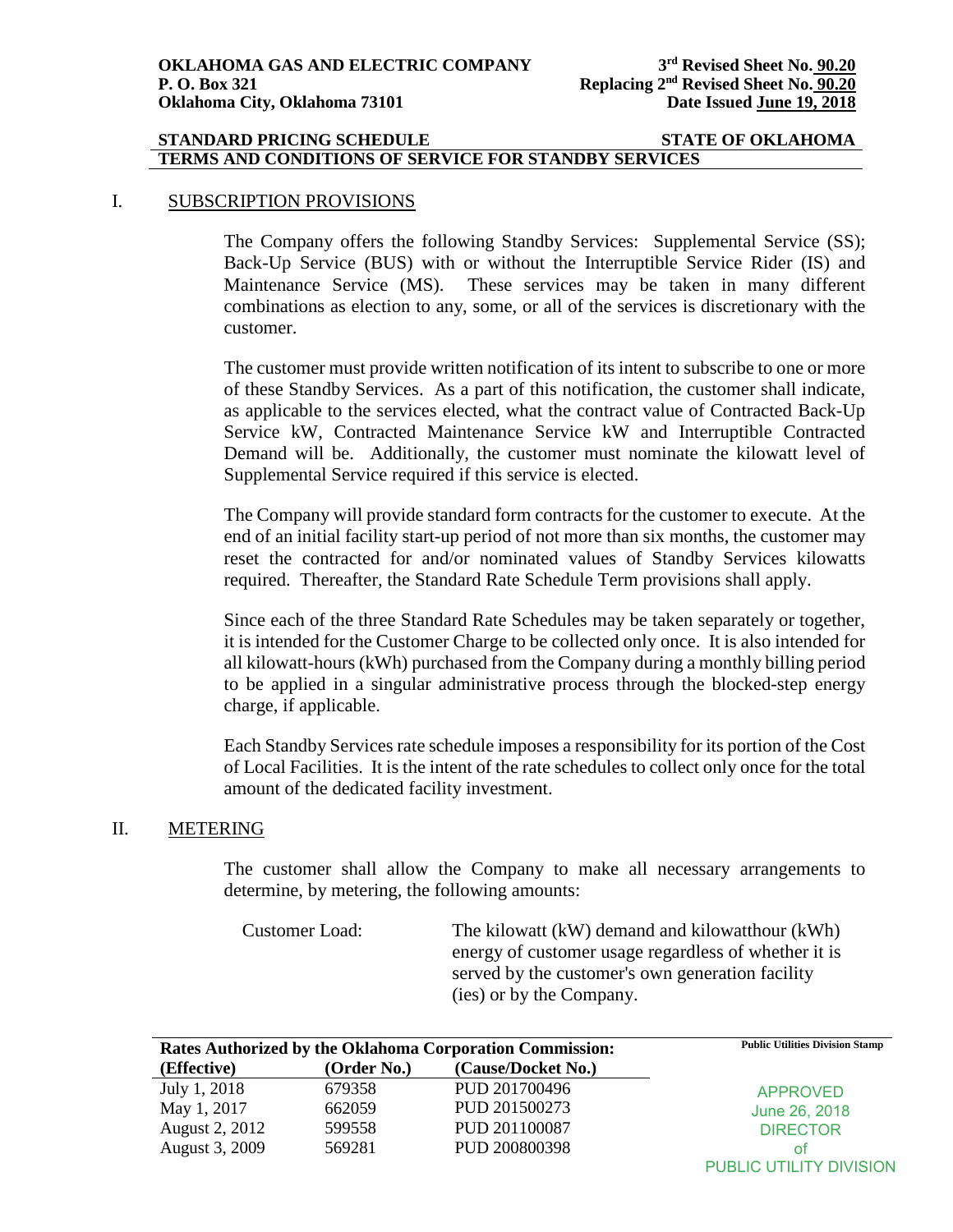#### **STANDARD PRICING SCHEDULE STATE OF OKLAHOMA TERMS AND CONDITIONS OF SERVICE FOR STANDBY SERVICES**

| <b>Customer Net</b>                                 | The kW demand and kWh energy net output from                                               |
|-----------------------------------------------------|--------------------------------------------------------------------------------------------|
| Generation:                                         | the customer's generating facility (ies).                                                  |
| <b>Customer Purchase/Sale:</b><br>(Interconnection) | The kW demand and kWh energy served by the<br>Company or delivered to the Company from the |
|                                                     | customer's generation facility (ies).                                                      |

The Company shall install, own and maintain the metering equipment necessary to measure two of the amounts described above. Upon installation of the metering, the customer shall initially compensate the Company for any metering investment costs that are in addition to the cost of metering of standard full requirements retail service. Furthermore, the customer shall make monthly compensation for operation and maintenance expenses associated with any and all metering required beyond normal, full requirements retail service.

Due to the inability to accurately measure low levels of electricity flow at the point of interconnection between the Company and the customer, the Customer Purchase/Sale metering option may require the installation of additional equipment, or the customer and Company may mutually agree upon interpretive results at low purchase/sale electricity levels.

### III. REACTIVE POWER REQUIREMENTS

For Service Voltage Level 1 and 2 customers, as defined in the corresponding tariffs, a voltage schedule shall be maintained, within the capabilities of the customer's system, according to the direction of the Company system dispatcher. If failure to provide this service results in the Company being required to install switched static VAR compensation facilities due to the operations of the customer, the customer shall pay the Company for all reasonable costs of the installation and maintenance of such facilities. The customer shall specify that its generator(s) shall be capable of operating at a 90 percent power factor at maximum kilowatt rating.

At all times for Service Voltage Level 3, 4 or 5 customers, the maximum 15 minute interval kVAr flow, either in or out, at the interconnection is limited to 0.05 kVAr per contract kW. Failure to stay consistently within this range may require additional interconnection facilities to be installed by the Company and paid for by the customer.

| <b>Rates Authorized by the Oklahoma Corporation Commission:</b> | <b>Public Utilities Division Stamp</b> |                    |                         |
|-----------------------------------------------------------------|----------------------------------------|--------------------|-------------------------|
| (Effective)                                                     | (Order No.)                            | (Cause/Docket No.) |                         |
| July 1, 2018                                                    | 679358                                 | PUD 201700496      | <b>APPROVED</b>         |
| May 1, 2017                                                     | 662059                                 | PUD 201500273      | June 26, 2018           |
| August 2, 2012                                                  | 599558                                 | PUD 201100087      | <b>DIRECTOR</b>         |
| August 3, 2009                                                  | 569281                                 | PUD 200800398      | οt                      |
|                                                                 |                                        |                    | PUBLIC UTILITY DIVISION |